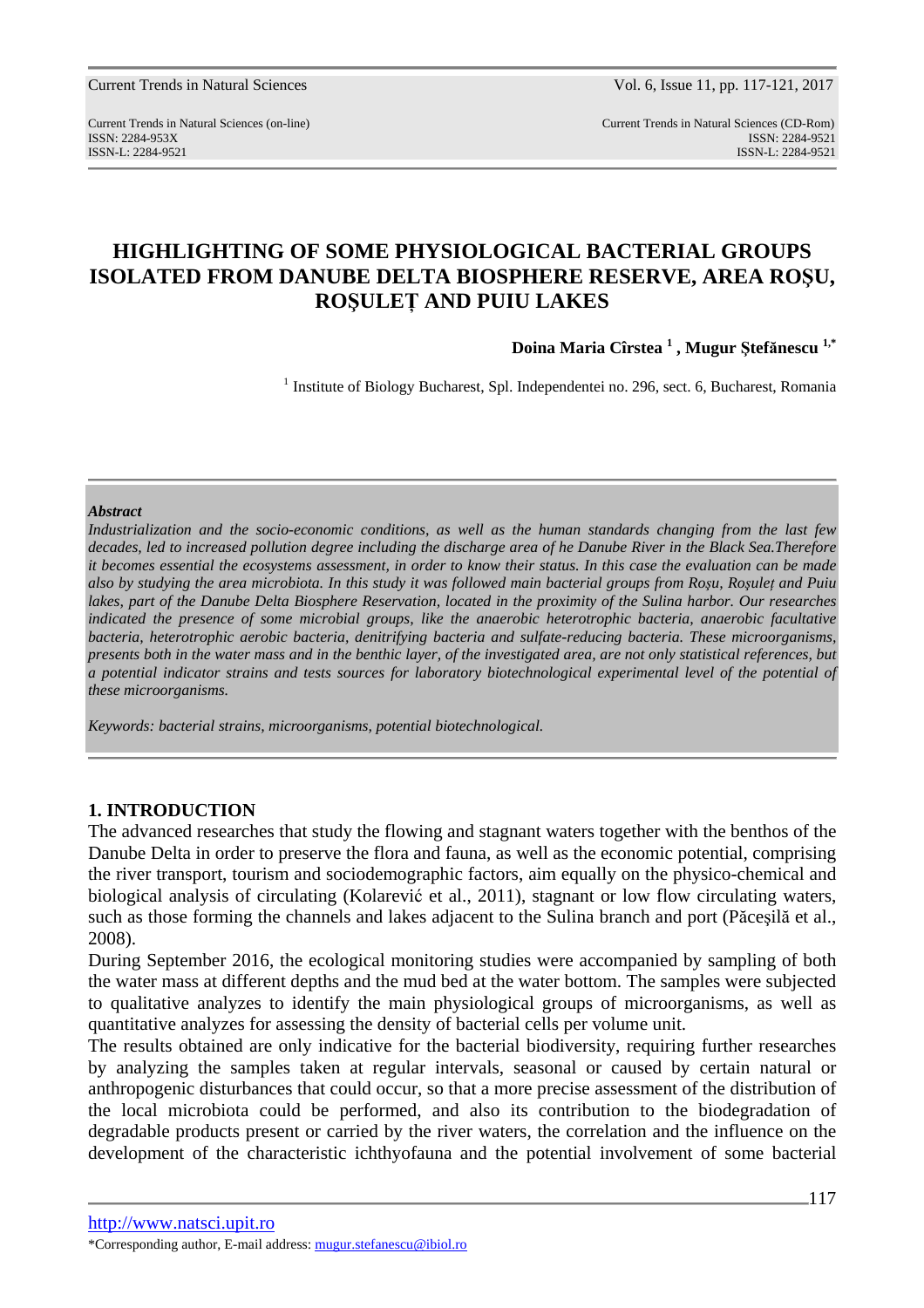populations in the complex decomposition process, and possibly the reduction of some contaminating compounds or pollutants by active bioremediation procedures.

## **2. MATERIALS AND METHODS**

Water and sediment samples were taken from the Red, Rosuleţ, Puiu and Mandra lakes, as well as from the Împuţita and Busurca channels, indicated by ecological scientists, the water ride being made with the Sulina Ecological Station's boat, belonging to the Bucharest Biology Institute. The water depth at the sampling points ranged between 1.17 and 2.70 m, and the solid samples consisted of sediment cores.



*Figure 1. The Danube Delta map (http://www.caraiman.home.ro/delta/danubedelta2.htm)* 

The microbiological analyzes were carried out in the microbiology laboratory of the Bucharest Institute of Biology by the research team for remediation biotechnologies of waters and soils potentially contaminated with anthropogenic products .

Serial dilutions of samples were seeded in selective media in triplicates, by tube/ dilution/ sample repeats, which were incubated at 28 °C for varying lengths of time to allow bacterial growth (Postgate, 1966; 1984; Rodină, 1972; Lazăr et al., 2005).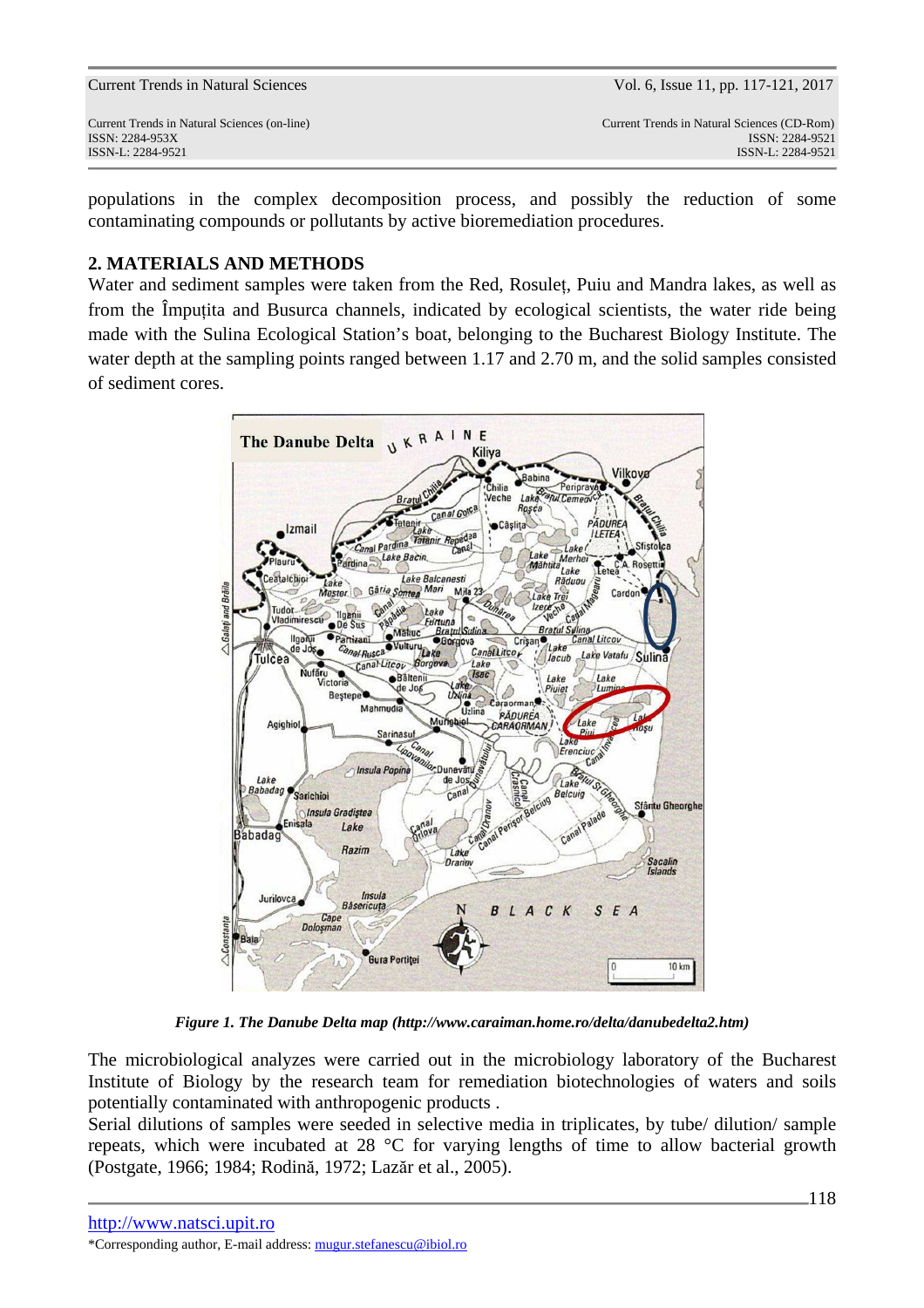Growth rate was assessed according to McReady comparative method.

### **3. RESULTS AND DISCUSSIONS**

The performed analyzes are a first signaling of microbial diversity at the points of ecological interest.

Tables 1 and 2 present the results of the identification of the main bacterial groups present in the Danubian water and the sediment at the level where Danube starts formation of its delta.

Only the bacterial cultures that showed cell growth on the used selective media were mentioned.

*Table 1. Quantitative estimation of some physiological groups of microorganisms present in water samples collected in the proximity of Sulina harbor, using McCready table for establishing the most probable number* 

|                                                                                    | No. of cells/ml sample                                            |                             |                          |                                                       |                           |  |
|------------------------------------------------------------------------------------|-------------------------------------------------------------------|-----------------------------|--------------------------|-------------------------------------------------------|---------------------------|--|
| <b>Selective culture</b><br>media/Physiological<br>groups of bacteria              | <b>Channel</b><br>between<br><b>Rosu</b> and<br><b>Puiu lakes</b> | <b>Mândra</b><br>lack water | Roșu lake                | <b>Rosulet</b><br>lake entry<br>(Impuțita<br>channel) | <b>Busurca</b><br>channel |  |
|                                                                                    | 1.5 <sub>m</sub><br>deep                                          | 1.7 <sub>m</sub><br>deep    | 2.7 <sub>m</sub><br>deep | $1,17 \; \text{m}$<br>deep                            | 2 m deep                  |  |
| VL (Heterotrophic<br>anaerobic bacteria)                                           | $0.4 \times 10^3$                                                 | $1.5 \times 10^3$           | $11 \times 10^4$         | $3 \times 10^3$                                       | $11 \times 10^6$          |  |
| Postgate (Sulphate<br>reducing bacteria)                                           | $4.5 \times 10^3$                                                 | $1.1 \times 10^5$           | $9.5 \times 10^3$        | $2 \times 10^5$                                       | $11 \times 10^5$          |  |
| Nutrient broth<br>(Heterotrophic aerobic<br>and facultative anaerobic<br>bacteria) | $25 \times 10^3$                                                  | $25 \times 10^3$            | $9.5 \times 10^3$        | $9.5 \times 10^3$                                     | $15 \times 10^7$          |  |
| Medium with starch<br>(Amylolytic bacteria)                                        | $9.5 \times 10^3$                                                 | $9.5 \times 10^3$           | $9.5 \times 10^3$        | $9.5 \times 10^3$                                     | $1.5 \times 10^6$         |  |
| Vinogradsky (Iron<br>bacteria)                                                     | $3 \times 10^3$                                                   | $0.4 \times 10^2$           | $9.5 \times 10^4$        | $11 \times 10^6$                                      | $15 \times 10^8$          |  |
| Medium for nitrite<br>bacteria (Nitrite bacteria)                                  | $11x10^7$                                                         | $11x10^7$                   |                          |                                                       |                           |  |
| Giltay medium<br>(Denitrifying bacteria)                                           |                                                                   |                             | $45 \times 10^3$         | $11 \times 10^4$                                      | $45 \times 10^6$          |  |

In the water samples taken from Busurca Channel, at a depth of approx. 2 m, the highest values of bacterial density were recorded in all analyzed physiological groups.

In the water samples taken from the Mândra and Roşu lakes, from the channels connecting the Rosu and Roşuleţ lake, and from the Impuţita channel, which connects the Red lake with the Puiu lake, the density values of the 7 present physiological groups of bacteria are relatively constant, but inferior to the concentration values recorded in the Busurca channel.

At the same time, in order to select the bacterial strains with biotechnological potential for metabolizing oil and oil-derived products, isolations on solid LB medium were performed.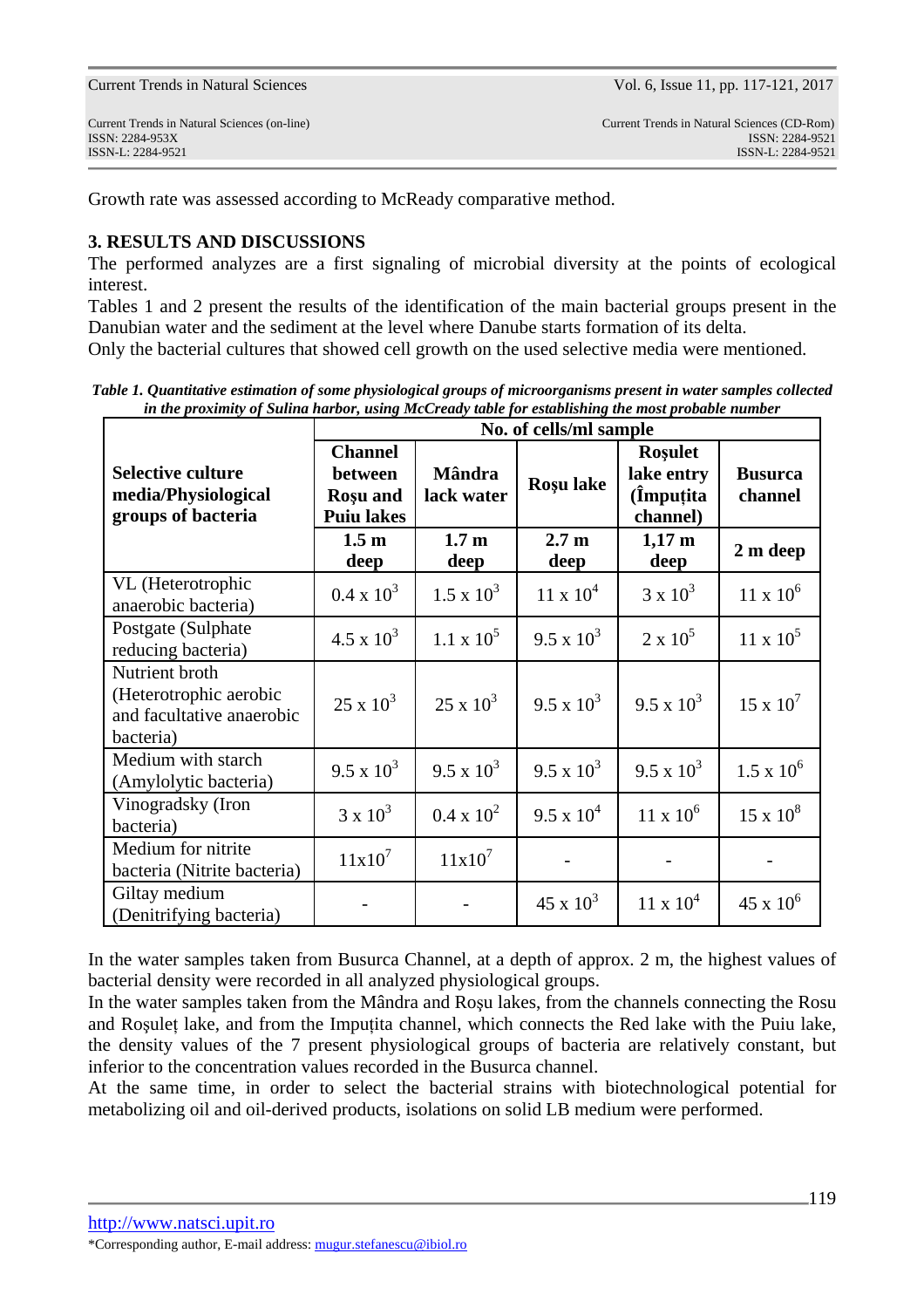| Selective culture media /<br>Physiological groups of<br>bacteria                   | No. of cells/ml of sample         |                                   |                                                |                                  |  |  |
|------------------------------------------------------------------------------------|-----------------------------------|-----------------------------------|------------------------------------------------|----------------------------------|--|--|
|                                                                                    | Roșu lake                         | <i>Impuțita</i><br>channel        | Musura bay                                     | Sulina harbour                   |  |  |
|                                                                                    | Sediment, 2.7 m                   | Sediment 1.1 m                    | Sediment 1.6 m                                 | Sediment 1 m                     |  |  |
| VL / Heterotrophic<br>anaerobic bacteria                                           | 3 x 10                            | 7<br>4.5 x 10                     | 15 x 10                                        | 8<br>14 x 10                     |  |  |
| Nutrient broth /<br>Heterotrophic aerobic and<br>facultative anaerobic<br>bacteria | 9<br>$11 \times 10$               | $1.6 \times 10$                   | 45 x 10                                        | 3 x 10                           |  |  |
| Medium with starch /<br>Amylolytic bacteria                                        | 2<br>$4.5 \times 10^{-7}$         | $\mathfrak{D}$<br>$2.5 \times 10$ | $\overline{4}$<br>25 x 10                      | 2<br>$2.5 \times 10^{-7}$        |  |  |
| Medium for nitrite<br>bacteria / Nitrite bacteria                                  | $\overline{2}$<br>$2.5 \times 10$ |                                   | $\mathcal{D}_{\mathcal{L}}$<br>$2.5 \times 10$ | $\mathcal{D}$<br>$2.5 \times 10$ |  |  |
| Medium for nitrate<br>bacteria / Nitrate bacteria                                  |                                   |                                   | 3<br>$4.5 \times 10$                           | $\overline{5}$<br>$11 \times 10$ |  |  |
| Giltay medium /<br>Denitrifying bacteria                                           | 6<br>15 x 10                      | 6<br>$3.5 \times 10$              | 9<br>11 x 10                                   | 6<br>25 x 10                     |  |  |
| 9K medium / Iron-<br>oxidizing<br>chemolithotrophic bacteria                       | $4.5 \times 10$                   | $1.5 \times 10$                   | $9.5 \times 10$                                | $2.5 \times 10$                  |  |  |
| Postgate medium /<br>Sulphate reducing bacteria                                    | 8<br>3 x 10                       | 6<br>14 x 10                      | 6<br>45 x 10                                   | 7<br>$2 \times 10$               |  |  |

*Table 2. Quantitative estimation of some physiological groups of microorganisms present in sediment samples collected in the proximity of Sulina harbor* 

Concerning the distribution and bacterial density in the samples of sediment located at depths between 1 and 2.7 m, the preponderance of reducing sulphate bacteria, optional anaerobic aerobes and anaerobic heterotrophs in the mud at the bottom of the Red lake was noticed , as well as denitrifying bacteria, with an increased concentration in all analyzed sediment samples.

As expected, sediment samples collected in the Sulina harbor area confirm the presence of bacteria belonging to the physiological groups that grew on the used selective media.

# **4. CONCLUSIONS**

- 1. The presence of bacterial populations belonging to seven and eight, respectively, physiological groups of microorganisms in the Danube water and sediment samples was confirmed.
- 2. Higher levels of cellular concentration were found in denitrifying bacteria and optionally aerobic heterotrophic anaerobic bacteria, while nitrite and nitrate bacteria were not identified in all samples.
- 3. The biodiversity of the Danubian microbiota fulfills the complexity of the general ecological map of the Danube Delta Biosphere.